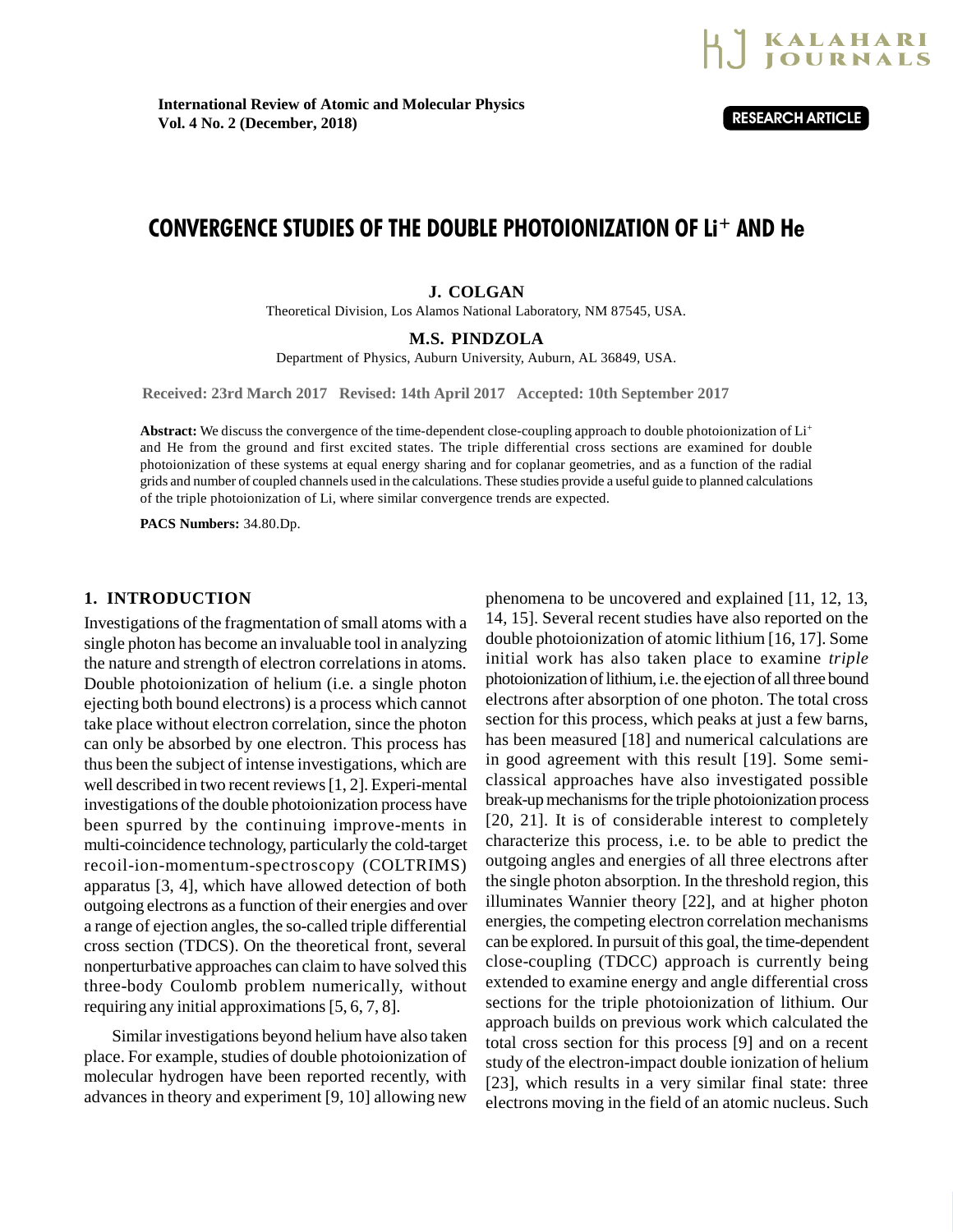three-electron calculations are, however, extremely computationally expensive. Before beginning such studies, it is important to assess the likely convergence requirements of such a calculation. This paper thus reports on convergence properties of calculations of the TDCS for double photoionization of Li<sup>+</sup> from its ground and first excited states using the time-dependent close-coupling approach. We study this process at a photon energy of 300 eV, which is a suitable photon energy at which to perform triple photoionization studies of neutral lithium, since it is near the peak of the total cross section. Also, the threshold energy for the double photoionization of Li<sup>+</sup> is quite similar to that of the triple photoionization threshold for lithium (since the 2*s* electron is so weakly bound). The first excited state of Li<sup>+</sup> is of interest since the triple photoionization process in lithium is thought to proceed via absorption of the photon by an inner 1*s* electron (so that the nucleus can absorb the recoil momentum), leaving a 1*s*2*s* state which is then ejected by either a shake-off process or through electron-impact ionization by the returning photoelectron.

In the following section we give a very brief description of the important aspects of time-dependent close-coupling theory as applied to atomic double photoionization. We then discuss in detail the convergence properties of the TDCS for double photoionization of Li<sup>+</sup> , and compare these cross sections to those from He. We discuss the implications for the planned calculations of the pentuple differenctial cross sections (PDCS) for the triple photoionization of lithium and end with a short conclusion.

### **2. THEORY**

The time-dependent close-coupling approach to double photoionization of two-electron systems has been laid out in detail in several previous publications [5, 24, 25, 26]. Here we just state the main aspects of our method relevant to the subsequent discussion. The triple differential cross section for double photoionization can be written as

$$
\frac{d^3 \sigma}{dE_1 d\Omega_1 d\Omega_2} = \frac{\omega}{I} \frac{1}{k_1 k_2} \frac{\partial}{\partial t} \int_0^\infty dk_1 \int_0^\infty dk_2 \, \delta\left(\alpha - \tan^{-1}\left(\frac{k_2}{k_1}\right)\right)
$$

$$
\times \left| \sum_{l_1, l_2} (-i)^{l_1 + l_2} e^{i \left(\sigma_{l_1} + \sigma_{l_2}\right)} \overline{P}_{l_1 l_2}^{1 P} \left(k_1, k_2, t\right) Y_{l_1 l_2}^{1 P} \left(\hat{k}_1, \hat{k}_2\right) \right|,
$$

$$
\dots (1)
$$

where  $\omega$  is the photon energy, *I* is the radiation field intensity,  $\sigma_{_l}$  is the Coulomb phase shift,  $Y_{l_1l_2}^{1P} \left( \hat{k}_1, \hat{k}_2 \right)$  are coupled spherical harmonics, and integration over all solid angles and ejected energies recovers the total integral cross section. The outgoing electrons with momenta  $k_1$ and  $k_2$  share the excess energy  $E = \omega - IP$ , where *IP* is the double ionization potential for the atomic state under investigation.

The momentum space probability for double ionization is defined as

$$
\overline{P}_{l_1l_2}^{1\,P}(k_1,k_2,t)=\int_0^\infty dr_1\!\int_0^\infty dr_2\ P_{k_1l_1}\left(r_1\right)P_{k_2l_2}\left(r_2\right)P_{l_1l_2}^{1\,P}\left(r_1,r_2,t\right),
$$

where  $P_{l_1 l_2}^{P} (r_1, r_2, t)$  $P_{l_1l_2}^{1,p}$  ( $r_1, r_2, t$ ) are the two-dimensional radial wavefunctions that result from the expansion of the total time-dependent wavefunction, and  $P_{kl}$  (*r*) are radial continuum states [5]. As discussed below, we monitor the convergence of the TDCS calculations with respect to the radial mesh used in the time-dependent equations, and to the number of channels used in the expansion over  $l_1 l_2$  given in Eq. (1).

## **3. RESULTS AND DISCUSSION**

In the discussion below, we restrict ourselves to studies of the triple differential cross sections (TDCS) for equal energy sharing outgoing electrons, in the coplanar geometry (i.e.  $\phi_1 = \phi_2 = 0^\circ$ ) and for  $\theta_1 = 0^\circ$ . This geometry is well-known to be the slowest to converge [2], due to the drop in the cross section as  $\theta_1$  is decreased and so is the most stringent test of the convergence of our calculations. For this geometry, the TDCS contains some general trends [5]. For example, the TDCS for  $\theta_2$  values near 0° should be close to zero, since this geometry implies both electrons being ejected along similar trajectories and at the same energy, which is highly constrained by the electron repulsion. Also, the TDCS for back-to-back ejection (i.e.  $\theta_1 = 0^\circ$ ,  $\theta_2 = 180^\circ$ ) is forbidden due to the well-known selection rules for outgoing electrons in an odd <sup>1</sup>*P* final state [27]. Thus the TDCS in this geometry is expected to have a two-lobe structure, symmetric about  $\theta_2 = 180^\circ$ , very similar to that found previously, both theoretically and experimentally, for He [5].

In Fig. 1 we present time-dependent close-coupling calculations of the triple differential cross sections (TDCS) for double photoionization of Li<sup>+</sup> at a photon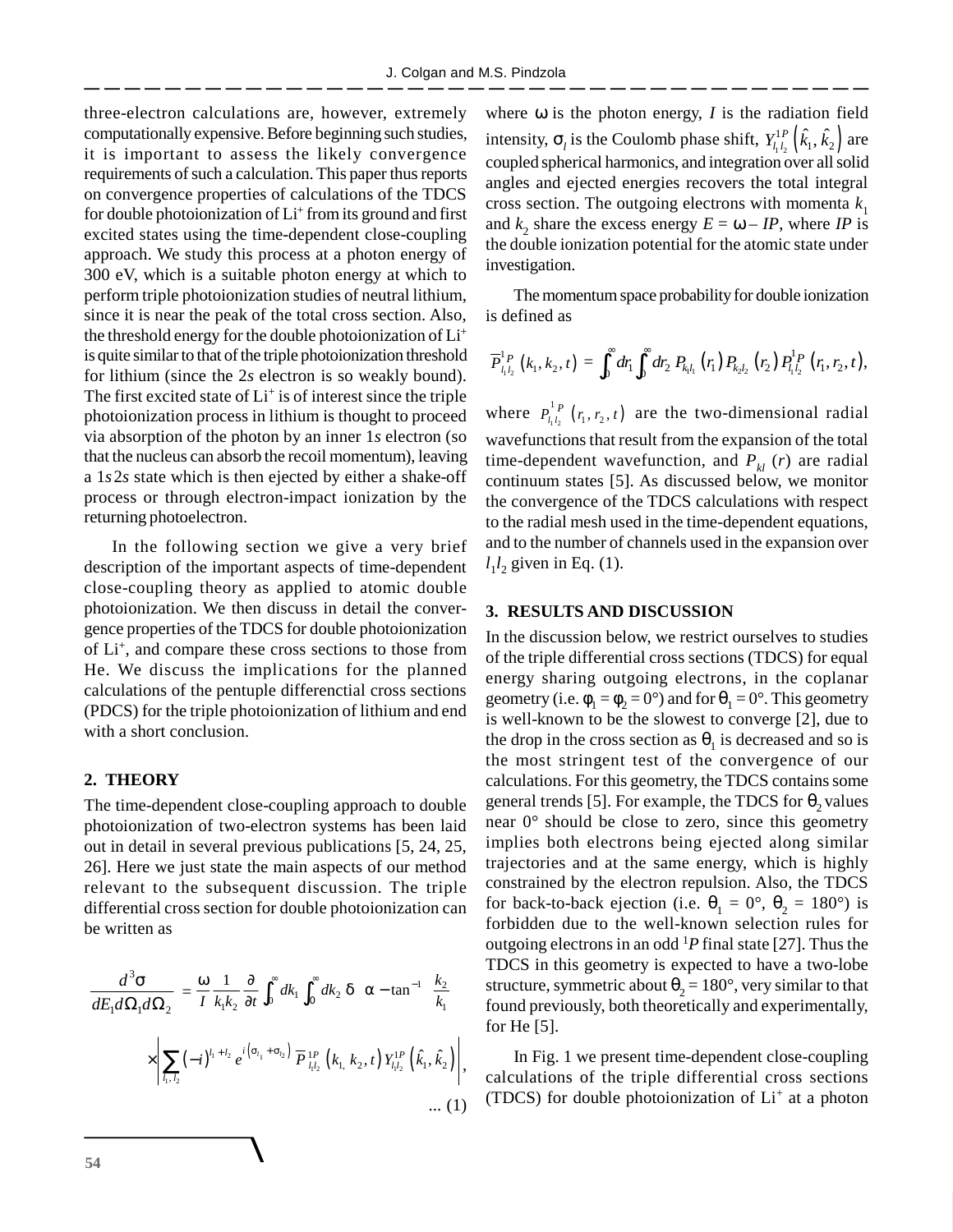

Fig. 1: Time-dependent close-coupling calculations of the triple differential cross sections for double photoionization of the Li+ ground state at a photon energy of 300 eV. The cross sections are presented for equal energy sharing outgoing electrons, in the coplanar geometry, and where one electron angle is fixed at 0°. Cross sections are presented for various mesh sizes as indicated. A mesh of 192 points is indicated by the solid red lines, a mesh of 384 points by the solid black lines, and a mesh of 576 points by the dashed green lines. In each case a mesh spacing of 0.1 a.u. was used. The 384 and 576 cases lie on top of each other in this figure. Each panel represents a calculation for a given maximum angular momentum value as indicated (with the number of coupled channels used in parentheses).

energy of 300 eV. The cross sections are presented for three different mesh sizes as indicated. In each case a mesh spacing of  $\Delta r = 0.1$  a.u. was used. Each panel represents a calculation for a given maximum angular momentum value as indicated, where the number of coupled channels retained is also shown in parentheses.

Our study reveals some important trends. We find that the TDCS for this case is well described using a radial grid of less than 40 a.u.  $(0.1 \times 384$  points) in the time-dependent close-coupling calculations, since increasing the mesh to 57.6 a.u. makes no difference to the TDCS. An even smaller grid extending to just 19.2 a.u. captures the shape of the TDCS very well, but overestimates slightly the magnitude. These modest grid size requirements are partly due to the small radial extent of the initial Li<sup>+</sup> wavefunction.

We also find that the TDCS is well converged using only 8 coupled channels in the time-dependent closecoupling expansion, corresponding to a maximum angular momentum value of four. Extending the number of channels retained to 10 or 12 (lower panels of Fig. 1) makes no noticeable difference to the TDCS for these geometries. A measure of the convergence of the calculation is found for the TDCS for  $\theta_2$  values close to 0°. The cross section in this region is slow to converge with respect to the radial grid size. On the other hand, the other expected "zero" in the TDCS, at  $\theta_2 = 180^\circ$ , is found for all calculations, no matter how small the various radial and angular expansions may be.

In Fig. 2 we present the TDCS at the same photon energy (300 eV) from the first excited state of  $Li^+$  $(1s2s<sup>-1</sup>S)$ . Again, we choose the equal energy sharing, coplanar case, with  $\theta_1 = 0^\circ$ . In this case, since the double photoionization threshold is lower (134 eV) compared to DPI from the ground state (193 eV), the outgoing electrons are more energetic, with around 83 eV of energy.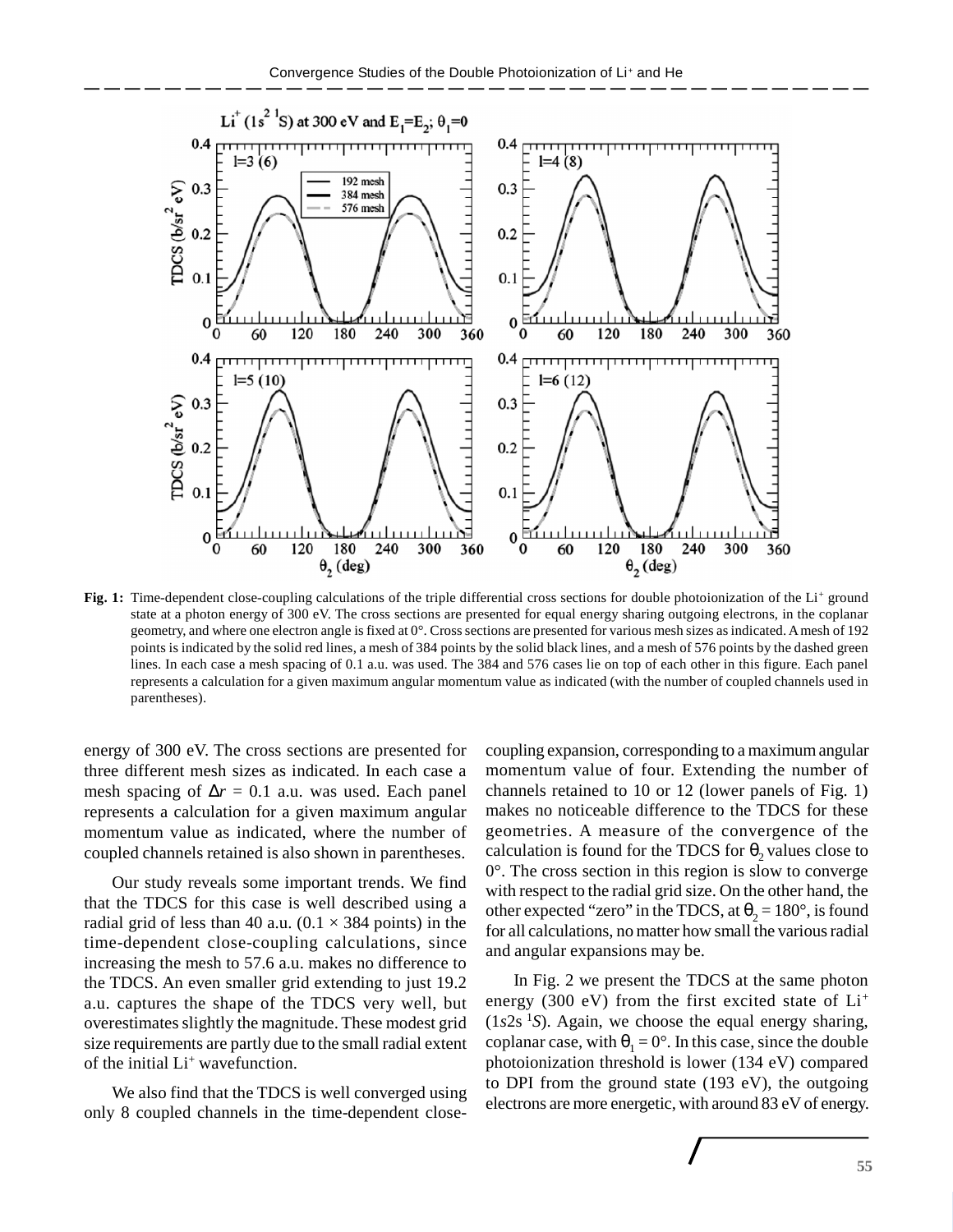

**Fig. 2:** As in Fig. 1, except from the first excited 1*s*2*s*<sup>-1</sup>*S* state of Li<sup>+</sup>, also at a photon energy of 300 eV. For the lower two panels, no calculation using a 192 mesh is shown.

We find some notable convergence trends. The convergence with respect to the radial grid used appears to be similar to the convergence in the calculations from the ground state. Again, we find the calculations well converged using a box of around 40 a.u. A smaller box, of 19.2 a.u., again overestimates the cross section but captures the shape of the TDCS quite well. The convergence of the time-dependent close-coupling calculations with respect to the maximum angular momentum value used is, however, quite different from the ground state calculations. The top left panel shows the calculation with a maximum angular momentum (*l*) value of 6, which was more than sufficient to converge the calculations from the ground state. In this case, although we do find a two-lobe structure as expected, we also observe a large unphysical cross section at  $\theta_2$  = 0°. The cross section near this region slowly decreases as the *l* value increases, but the calculations requires a

value of  $l = 11$  (22 coupled channel pairs) before the cross section is close to zero in this region, where the TDCS can be considered to be completely converged. The much slower convergence of the TDCS from the first excited state is most likely due to the more diffuse nature of the initial  $1s2s$ <sup>1</sup>S state, which is much less tightly bound than the ground state. The outgoing electrons have more energy available to them, so that higher angular momentum states may be accessed.

It is instructive to compare these calculations with similar studies on He. In Figs 3 and 4 we show the TDCS for double photoionization of He from its ground and first excited states, respectively, at photon energies of 120 eV (ground state) and 130 eV (first excited state). These energies were chosen as the excess energy available to the outgoing electrons, in threshold units, is similar to the corresponding cases for Li<sup>+</sup>. Threshold units are defined as the photon energy divided by the double ionization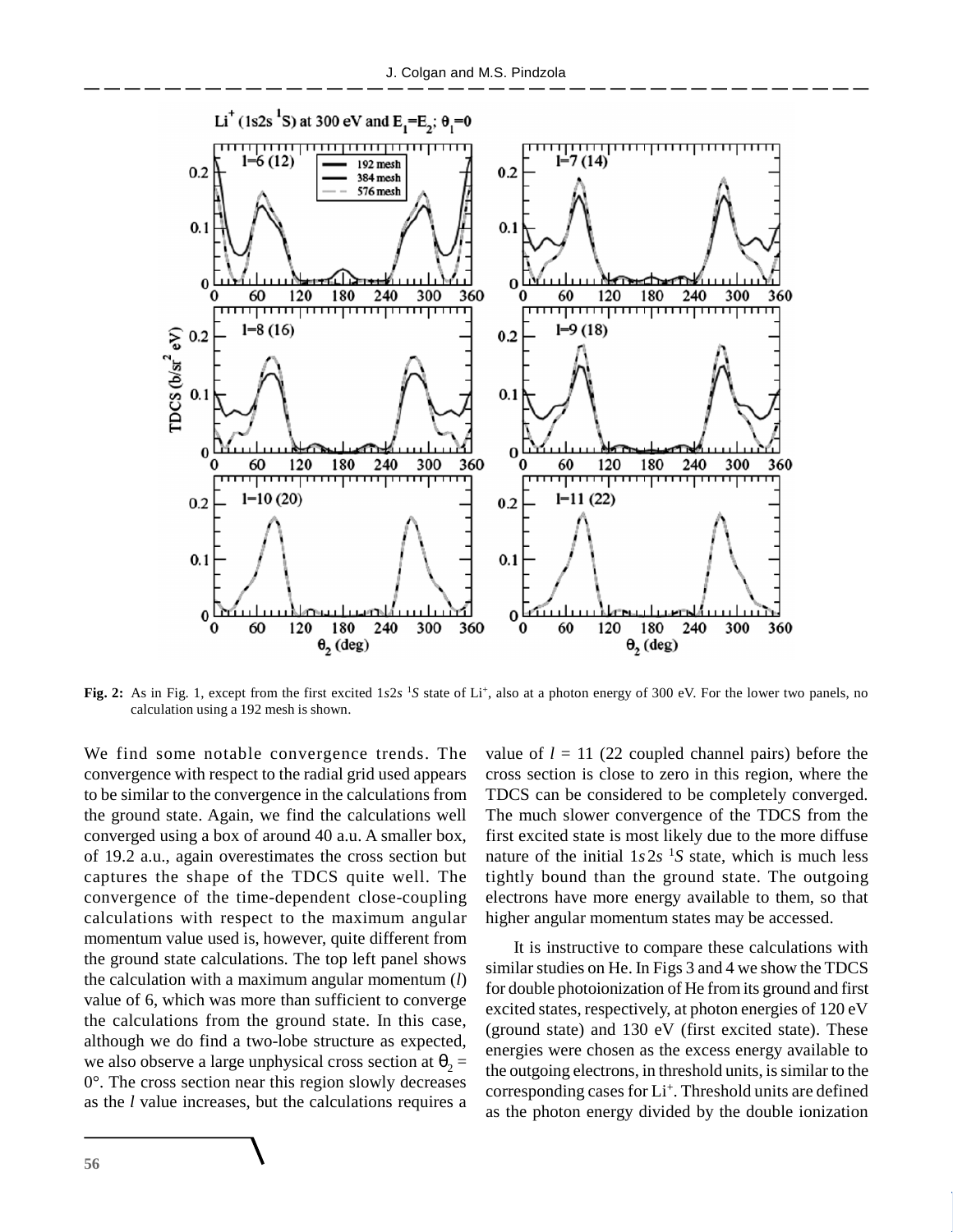

**Fig. 3:** As in Fig. 1, except from the ground state of He, and at a photon energy of 120 eV. A mesh of 384 points is indicated by the solid black lines, a mesh of 576 points by the dashed green lines, and a mesh of 786 points by the short-dashed blue lines. In each case a mesh spacing of 0.1 a.u. was used. The curves representing all 3 cases lie on top of each other in this figure.



**Fig. 4:** As in Fig. 3, except from the first excited 1*s*2*s*<sup>-1</sup>*S* state of He, and at a photon energy of 130 eV. For the lower four panels, no calculation using a 384 mesh is shown.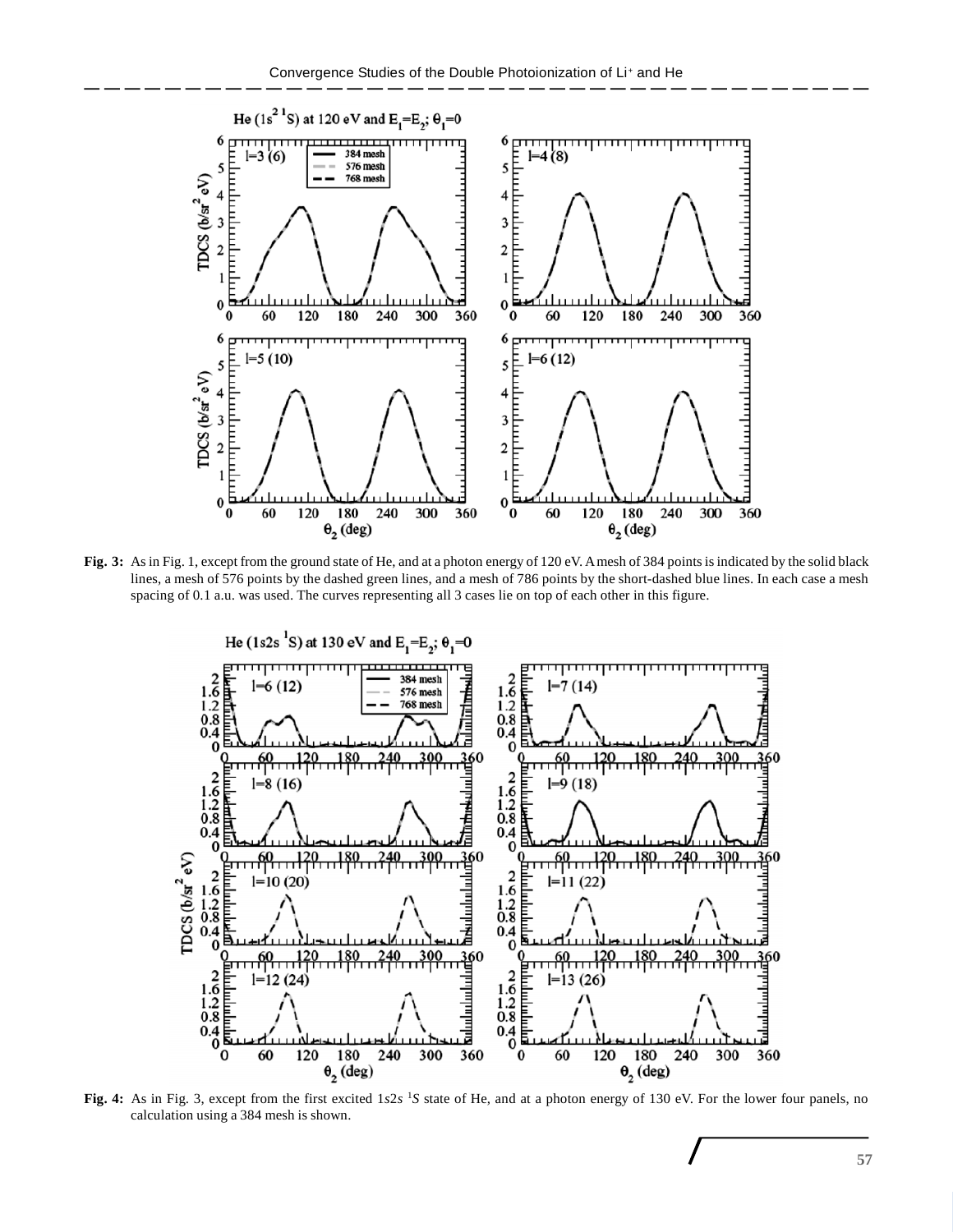potential for a given state; thus for the first excited states we have  $300/134 = 2.23$  (Li<sup>+</sup>), which is similar to  $130/58$ for He.

For the TDCS from the ground state of He (Fig. 3), we found that, as in  $Li^+$ , a box of around 40 a.u. was sufficient to accurately describe the cross sections. Increasing the box to 57.6 or 76.8 a.u. made very little difference to the resulting TDCS, although we also note that smaller grid sizes (e.g. 20 a.u.) resulted in unphysical TDCS, presumably because the smaller box results in significant wavefunction reflections at these lower photon energies. As in Li<sup>+</sup>, a maximum angular momentum of  $l = 4$  was found to be sufficient to fully converge the TDCS.

For the TDCS from the first excited state of He, as shown in Fig. 4, the convergence properties are also similar to the first excited state of Li<sup>+</sup>. Retaining angular momentum values up to  $l = 6$  (upper left panel of Fig. 4), which was more than sufficient to converge the cross sections from the ground state, results in a clearly unconverged cross section, since a major feature in this distribution is a large peak at  $\theta_2 = 0^\circ$ , which is unphysical. Increasing the number of angular momentum terms included in the calculation lowers the peak at  $\theta_2 = 0^{\circ}$ , although the decrease with *l* is slow, so that it takes up to  $l = 13$  to calculate a TDCS which can be thought of as fully converged.

Several other points should be kept in mind. We note that our previous studies of the TDCS from the 1*s*2*s* 1*S* state of He [25] at lower photon energies, found that fewer angular momentum terms were required to fully converge the TDCS. At a photon energy of around 80 eV, angular momentum values up to  $l = 9$  were sufficient to fully converge the TDCS. As the ejected electrons have more energy available to them, the number of angular momentum values they can reach increases, so more terms must be included in the expansions of Eq. (1). We also note that the total double photoionization cross sections converge much more quickly than the TDCS. For example, in Table 1 we show the total double photoionization cross sections for Li<sup>+</sup> from ground and first excited states as a function of the maximum angular momentum used in the expansions in Eq. (1). We find that the total cross section has essentially converged using up to  $l = 4$  from the ground state, and using  $l = 5$  from the first excited state. These cross sections are in excellent agreement with previous time-dependent close-coupling calculations [28].

**Table 1:** Convergence of the total double photoionization cross section for ground and first excited state Li<sup>+</sup> as a function of the maximum angular momentum retained in the close-coupling expansions.

| 1.311 |       |
|-------|-------|
| 1.306 | 1.007 |
| 1.305 | 1.098 |
| 1.303 | 1.110 |
| 1.303 | 1.106 |
|       | 1.103 |
|       | 1.099 |
|       | 1.097 |
|       | 1.095 |
|       |       |

# **4. CONCLUSION**

Our study has several implications for the planned calculations of the pentuple differential cross sections for the triple photoionization of Li. As previously discussed, we might expect the convergence properties of these PDCS to be similar to those of the  $1s2s$ <sup>1</sup>S state of Li<sup>+</sup>. Thus, a planned triple photoionization of Li calculation may require a reasonably small radial grid (although we remember that a three-electron calculation requires a 3 dimensional lattice), but may also require a significant number of angular momentum terms to fully converge the PDCS. This is somewhat problematic in the three continuum electron case, since the number of coupled channels available to three outgoing electrons with a total orbital angular momentum of  $\mathcal{L} = 1$  is significantly larger than the number of channels available to two outgoing electrons with  $L = 1$  for a given maximum *l* value. For example, increasing the maximum *l* value from 3 to 4 implies two extra coupled channels in the two electron case, but in the three electron case implies an increase of 44 coupled channels. Such considerations mean that significant computational resources must be spent to fully converge the PDCS for triple photoionization of Li. A preliminary study of the double photoionization of Li<sup>+</sup>, as outlined here, is therefore valuable before undertaking the much more challenging triple photoionization studies.